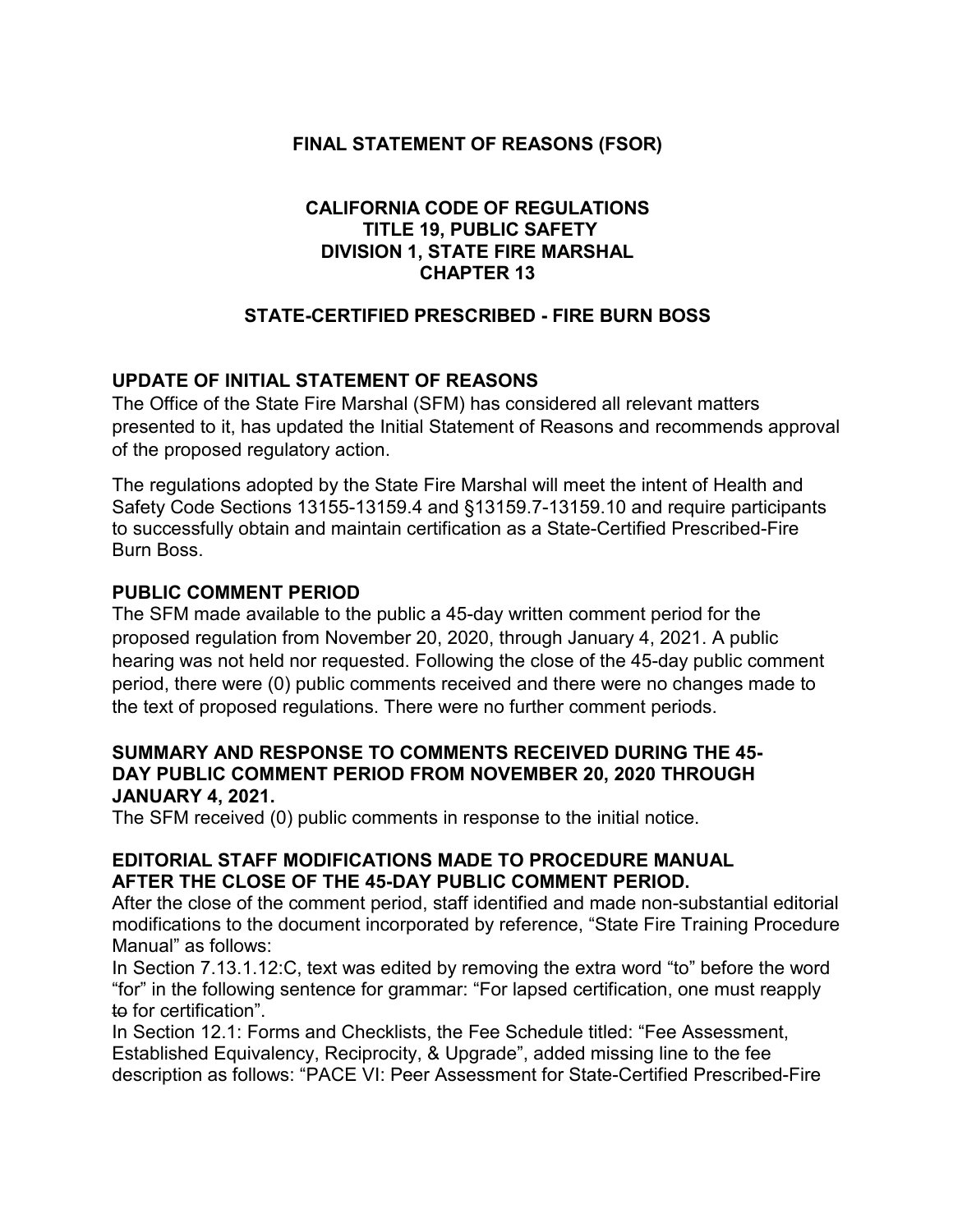Burn Boss" to coordinate with what is identified in the text of regulations in Section 1990.12(d).

# **TECHNICAL, THEORETICAL, AND/OR EMPIRICAL STUDY OR REPORT**

The proposed regulation amendments by the Office of the State Fire Marshal were developed in consultation with both the State Board of Fire Services (SBFS) and the Statewide Training and Education Advisory Committee (STEAC), consisting of community colleges, local fire, labor, and regulatory personnel all of whom have reviewed and provided recommendations for the proposed regulations. Senate Bill 1260 served as the only document relied upon in connection with these consultations.

**Documents relied upon:** The State Fire Marshal relied on the following sources and entered in the rulemaking record as a document relied upon:

- 1. Senate Bill 1260 (Jackson, Chapter 624, Statutes of 2018). Establishes curriculum development, implementation, certification, and continuing education for engagement in a prescribed burning operation and entrance into contracts related to prescribed burning operation.
- 2. Strategic Plan, Blueprint 2020. This strategic plan identifies, defines, and describes an updated training and education model for the California State Fire Training system.

## **INCORPORATION BY REFERENCE DOCUMENTS FOR THIS RULEMAKING FILE**

The proposed regulations in Section 1990.00 incorporate by reference the following administrative procedures consisting of the following document:

1. State Fire Training Procedures Manual (May 2020)

The proposed regulations in Section 1990.00(a) incorporate by reference the following administrative forms consisting of the following documents:

- 2. Fee Schedule (July 2020)
- 3. State-Certified Prescribed-Fire Burn Boss Application (September 2020)

The proposed regulations in Section 1990.01 incorporate by reference the following Certification Training Standard Guide (CTS) consisting of the following document:

4. State-Certified Prescribed-Fire Burn Boss (September 2020)

It would be cumbersome, unduly expensive, or otherwise impractical to publish these documents and forms in the California Code of Regulations. The documents and forms are made available from the agency, or are reasonably available to the affected public from a commonly known or specified source (posted on the State Fire Training website) at [http://osfm.fire.ca.gov/training/training.](http://osfm.fire.ca.gov/training/training)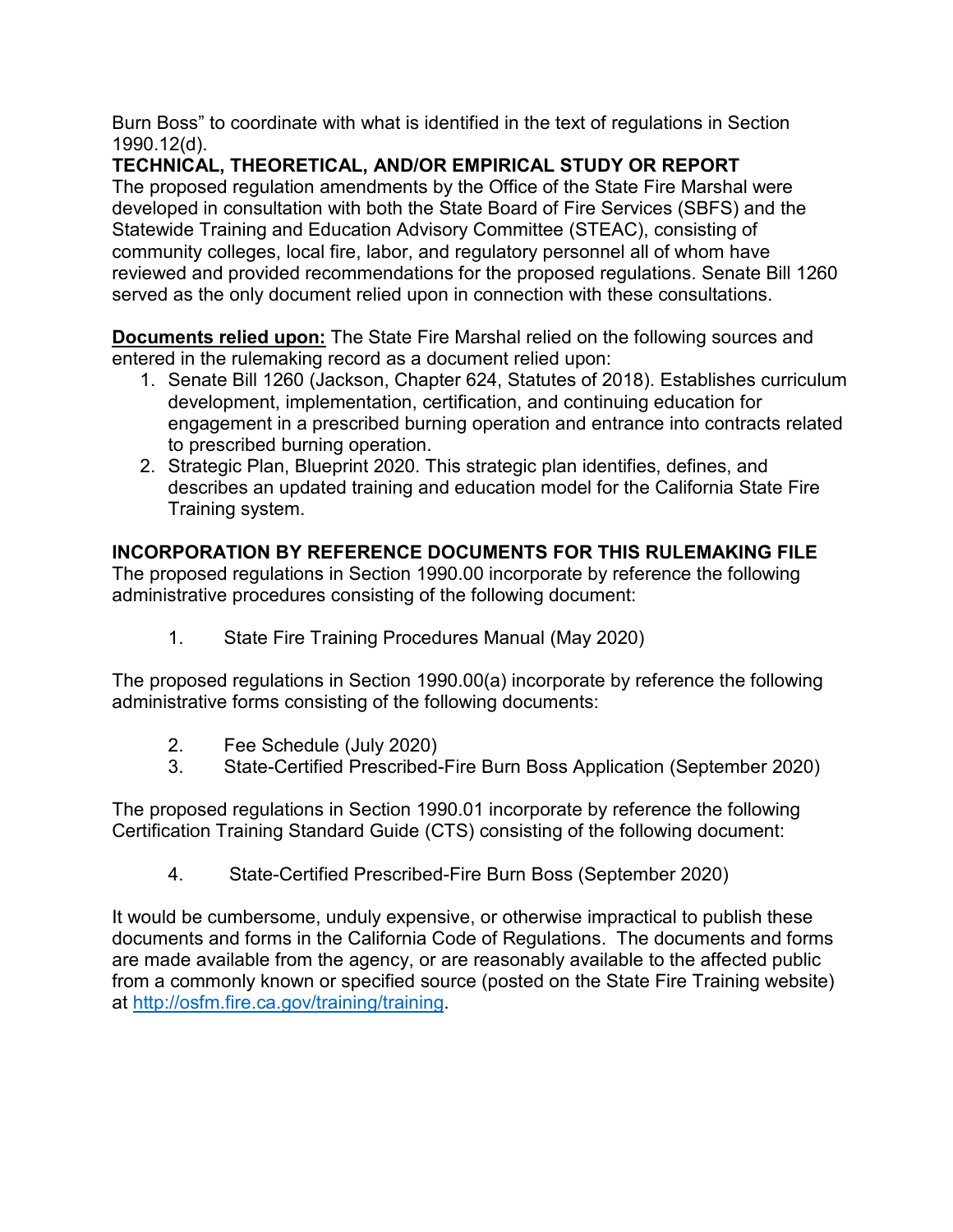### **EVIDENCE SUPPORTING FINDING OF NO SIGNIFICANT ADVERSE ECONOMIC IMPACT ON ANY BUSINESS**

The SFM can find no facts, documents, testimony, or evidence that this action will have a significant adverse economic impact on any business. The proposed regulation clarifies and adds language that better defines the training fee requirements for the California fire service. There is no significant cost impact anticipated as a result of these regulations.

## **CONSIDERATION OF RESONABLE ALTERNATIVES TO THE REGULATIONS AND THE AGENCY'S REASONS FOR REJECTING THOSE ALTERNATIVES**

The SFM has thoroughly reviewed this proposed regulatory action, including both the positive and negative impacts it will place upon the industry. No alternatives considered by the State Fire Marshal would be more effective in carrying out the proposed regulation. This proposed regulation change would be less burdensome to the affected parties than the alternatives and would be more cost effective to private persons. The proposed regulations will be effective in implementing the statutory policies or other provisions of the law. The alternative of no regulatory action would create unclear authority and training standards; would limit innovation resulting in confusion within the fire service on specific training requirements with inconsistent application and deficient business practice.

## **ALTERNATIVES TO THE REGULATION**

The SFM considered the following alternative based on State Fire Training's necessity to develop a certification program for prescribed fire users to certify professionals as fire bosses as required in SB 1260, Chapter 624, Jackson, September 21, 2018.

**Alternative 1**: Would require amendment to SB 1260 to designate another agency or program to certify these individuals to a common standard or set minimum training standards. The new certification being offered by State Fire Training with the involvement of the Statewide Training an Education Advisory Committee (STEAC) meets the needs of the California fire service based on National Wildfire Coordinating Group (NWCG) guidelines used in its development. Not adopting these courses would result in no training or inconsistent training throughout the state. Under the new rules of SB 1260, a controlled burn can only be conducted according to an agreement with Cal Fire. (Pub. Res. Code § 4475(a).) That agreement must designate a burn boss with final authority to approve and amend the plan for the burning operation and to supervise everyone involved with conducting the burn. (Pub. Res. Code § 4476(b).) Burn Bosses must be certified by the State Fire Marshal. (Pub. Res. Code § 4477(a).)

Without the State Fire Marshal curriculum, there will not be the required certification program for prescribed-fire users to certify professionals in any agency or organization as burn bosses. (Pub. Res. Code § 4477(b).).

## **ALTERNATIVES DETERMINATION**

The State Fire Marshal has thoroughly reviewed this proposed regulatory action, including both the positive and negative impacts it will place upon the industry. No